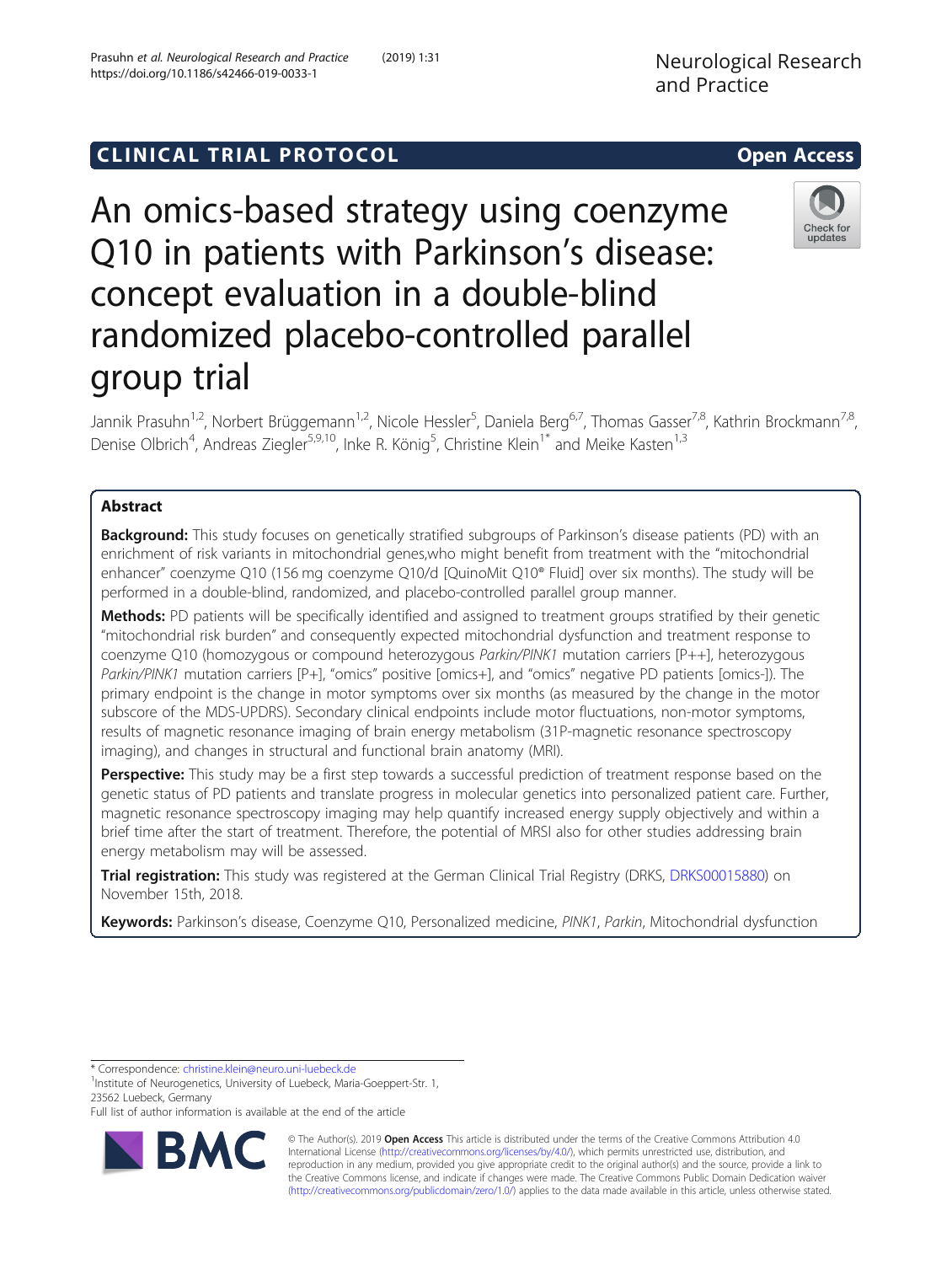## Background

Despite rapid advances in Parkinson's disease (PD) research, in particular in the elucidation of etiologic contributions, no disease-modifying therapy has become available to date, and the translation of these advances into improvements in patient care has proven challenging [[9](#page-6-0)]. Although the treatment of motor symptoms is highly effective and can lead to a significant improvement over many years, it remains purely symptomatic and becomes increasingly difficult in the later course of the disease. Since the discovery of the first monogenic forms, it is commonly known that PD is etiologically heterogeneous [\[1](#page-5-0)], and there is no doubt that both genetic and environmental factors contribute to the multifactorial genesis. Although the first personalized medicine approaches through gene-specific therapeutic strategies are emerging, there remains a pressing need for disease-modifying approaches. The importance of a disease-modifying therapy is undisputed, and the heterogeneity of the disease on both a clinical and an etiological level has been demonstrated. Previous approaches employing neuroprotective therapies have yielded disappointing and heterogeneous results. Two main hypotheses are posed to explain these findings:

- 1) Due to a long prodromal phase, the underlying pathophysiological process is already advanced once first motor symptoms occur, therefore and, thus, any treatment in the symptomatic phase of PD may exert only limited influence on disease progression.
- 2) Given the heterogeneity of the disease, specific pathophysiology-based treatment approaches for subgroups are required.

The clinical study presented here focuses on the second point and aims to evaluate the efficacy of coenzyme Q10 in a specific subgroup of PD patients. Several clinical trials with coenzyme Q10 in PD patients have already been performed. Published results on the efficacy of coenzyme Q10 given to unselected PD patients are heterogeneous arguing that a global efficacy for all PD patients seems questionable [\[2](#page-5-0), [8](#page-6-0)]. Coenzyme Q10 has antioxidant properties, which could mediate global efficacy, and additionally acts as a mitochondrial electron transporter, which can mediate improvement in mitochondrial function [[10](#page-6-0)]. Disturbances of mitochondrial function have been proven for hereditary PD caused by mutations in the genes Parkin and PINK1 [\[5](#page-6-0)]. The central hypothesis of this study is that coenzyme Q10 is particularly effective for PD patients with expected mitochondrial dysfunction. For this purpose, PD patients will be stratified based on their genetically determined expected mitochondrial dysfunction.

## **Methods**

## Aim of the trial

The current understanding of the genetic etiology of PD will be used to identify individual patients who would most likely benefit from the aforementioned specific therapy. Coenzyme Q10 as a "mitochondrial enhancer" will be tested in a randomized, double-blind, placebo-controlled parallel group trial. PD patients will be assigned to genetically defined groups stratified by their potential "mitochondrial burden" assuming that individuals with a "higher mitochondrial burden" will likely respond to coenzyme Q10 (homozygous or compound heterozygous Parkin/ PINK1 mutation carriers  $[P++] >$  heterozygous *Parkin/ PINK1* mutation carriers  $[P+]$  > "omics" positive [omics+] and > "omics" negative PD patients [omics-]). The classification of the potential study participants into one of the two omics groups is based on the individual mitochondrial genetic profile. This profile describes PD patients with the highest (omics+) or lowest (omics-) cumulative burden of common genetic variants in genes related to mitochondrial function. This cumulative burden is expressed by a risk score based on eight established single nucleotide polymorphisms (SNPs) for PD (Table [2](#page-4-0)) [\[6\]](#page-6-0). These SNPs have been selected because they are increasing the risk for PD and are functionally linked to mitochondrial homeostasis. This score has been developed within a BMBF-funded collaborative project (MitoPD, 031A430B).

## Study description and study design

The presented study is a multicenter, double-blind, controlled and randomized Phase II study in parallel group design, investigating the treatment of PD with coenzyme Q10 (156 mg/d QuinoMit® Q10 Fluid from MSE Pharmazeutika) in addition to best medical treatment compared to placebo. In each participating study center, potential study participants are examined for their genetic profile before inclusion in the study and assigned to one of the four genetic groups depending on their profile (see Fig. [1\)](#page-2-0). Within the genetic groups, randomization to the experimental group or placebo control group is performed at a ratio of 1:1. The study duration per patient will be six months plus a three-month follow-up period (see Fig. [2\)](#page-2-0). The primary endpoint is evaluated according to the Intention-to-treat (ITT) principle. This is practically implemented with the Full Analysis (FA) dataset (ICH E9, 1998), i.e., all registered patients who are included in the study and randomized are included in the analysis in the treatment group to which they were randomized. For the evaluation of safety, all registered and randomized patients who have received the investigational product (QuinoMit® Fluid or placebo) at least once are considered. The Per Protocol (PP) population is investigated in secondary analyses (sensitivity analyses). In the placebo group, this population consists of patients who have taken at least 80% of the investigational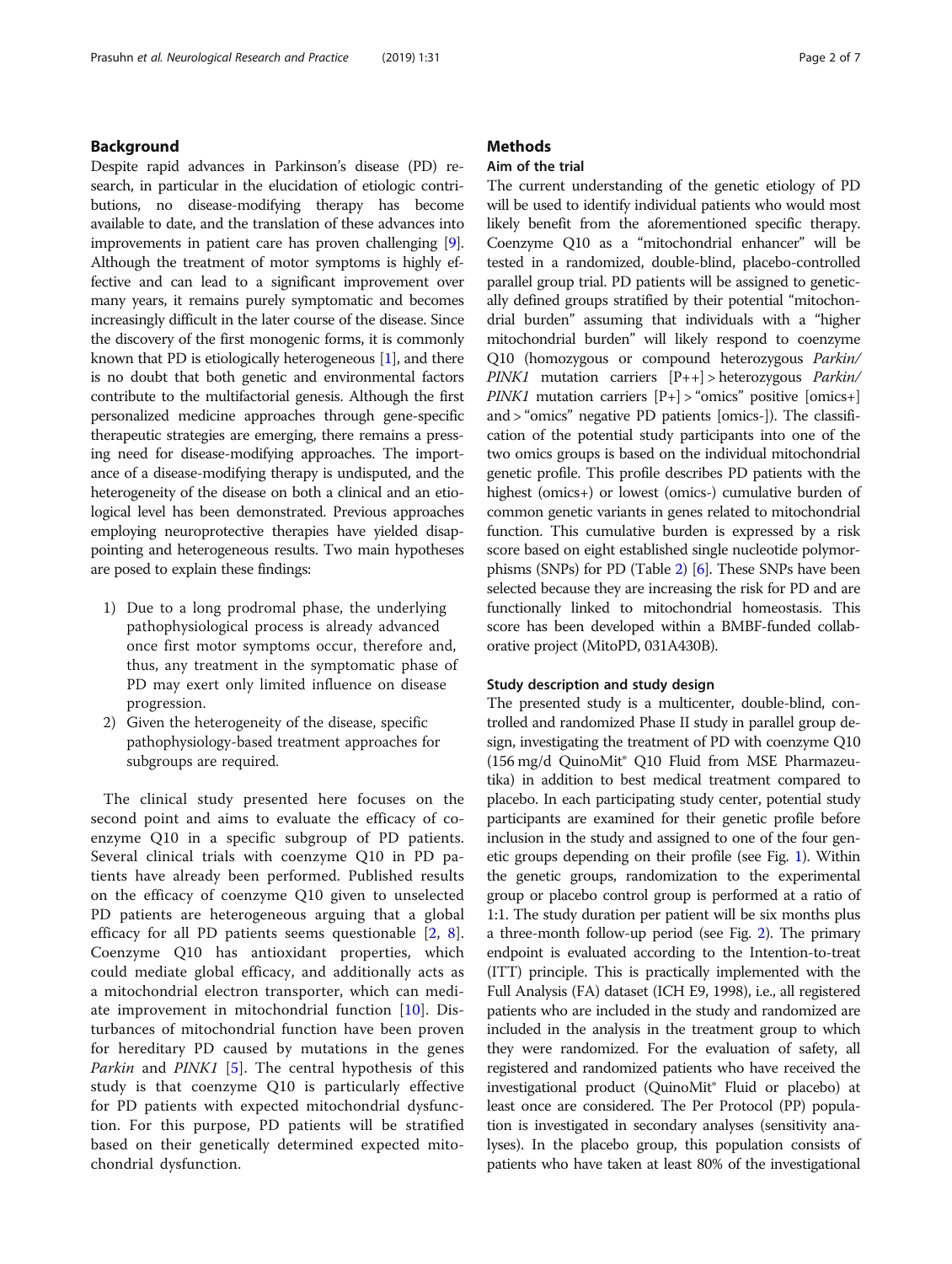<span id="page-2-0"></span>

product. In the study group, the PP population consists of patients who took at least 80% of the investigational product and additionally had a coenzyme Q10 plasma level of at least 2.5 μg/ml at follow-up times three months and six months after randomization. The primary hypothesis of the study is that the motor symptoms of patients receiving coenzyme Q10 (QuinoMit Q10® Fluid) differ from those receiving placebo in the form of a linear difference in effect between omics-, omics+, P+, and P++.

## Arms and interventions

It is being investigated whether an improvement in motor function and mitochondrial bioenergetics can be achieved by administering 156 mg coenzyme Q10/d (QuinoMit Q10® Fluid) over six months compared to placebo. Coenzyme Q10 is approved as a dietary supplement but at a lower dosage. The substance has already been tested in clinical trials in PD patients but with less specified hypotheses.

### Outcome measures

The primary endpoint of the study is the change severity of PD motor symptoms after six months of treatment. The primary endpoint is measured as the difference between Part III of the revised version of the Unified Parkinson's Disease Rating Scale (MDS-UPDRS) six months after

randomization and baseline measurement. The minimally clinically relevant difference of the UPDRS III score in PD patients has been investigated in many studies providing heterogeneous results. The type I-error is set to 5% (twosided). No previous study has taken the genetic status of PD patients into account when investigating the efficacy of coenzyme Q10. The parameters used for the power analysis are based on the work of Shulman et al. [\[7\]](#page-6-0). If the clinically relevant difference in the UPDRS Part III in the P++ group is large (mean = 38, standard deviation  $(SD) = 13.4$ ) and there is no difference in the omics- group (mean =  $27.2$ , SD = 13.4), while the P+ group and the omics+ group have intermediate values (mean = 34.4 and 30.8 with both SD = 13.4, respectively, the power to detect a negative slope of the interaction in the linear regression is 56% if 12, 12, 24, and 24 patients are randomized 1:1 within the four genetic groups  $P_{++}$ ,  $P_{+}$ , omics+, and omics-. If the effect size is 1, which corresponds to a linear trend and a mean UPDRS III of 40.6 in the  $P_{++}$  group, the power of the study increases to 76%. We do not expect any study-related loss of patients (lost to follow-up) for the monogenetic groups  $(P_{++}$  and  $P_{+}$ ), as these patients have been in regular contact with the trial centers for several years. For the two omics groups, we expect patients lost to follow-up of 5%. This was the median in the four randomized clinical trials of coenzyme Q10 in PD patients conducted to date [[4](#page-6-0)].

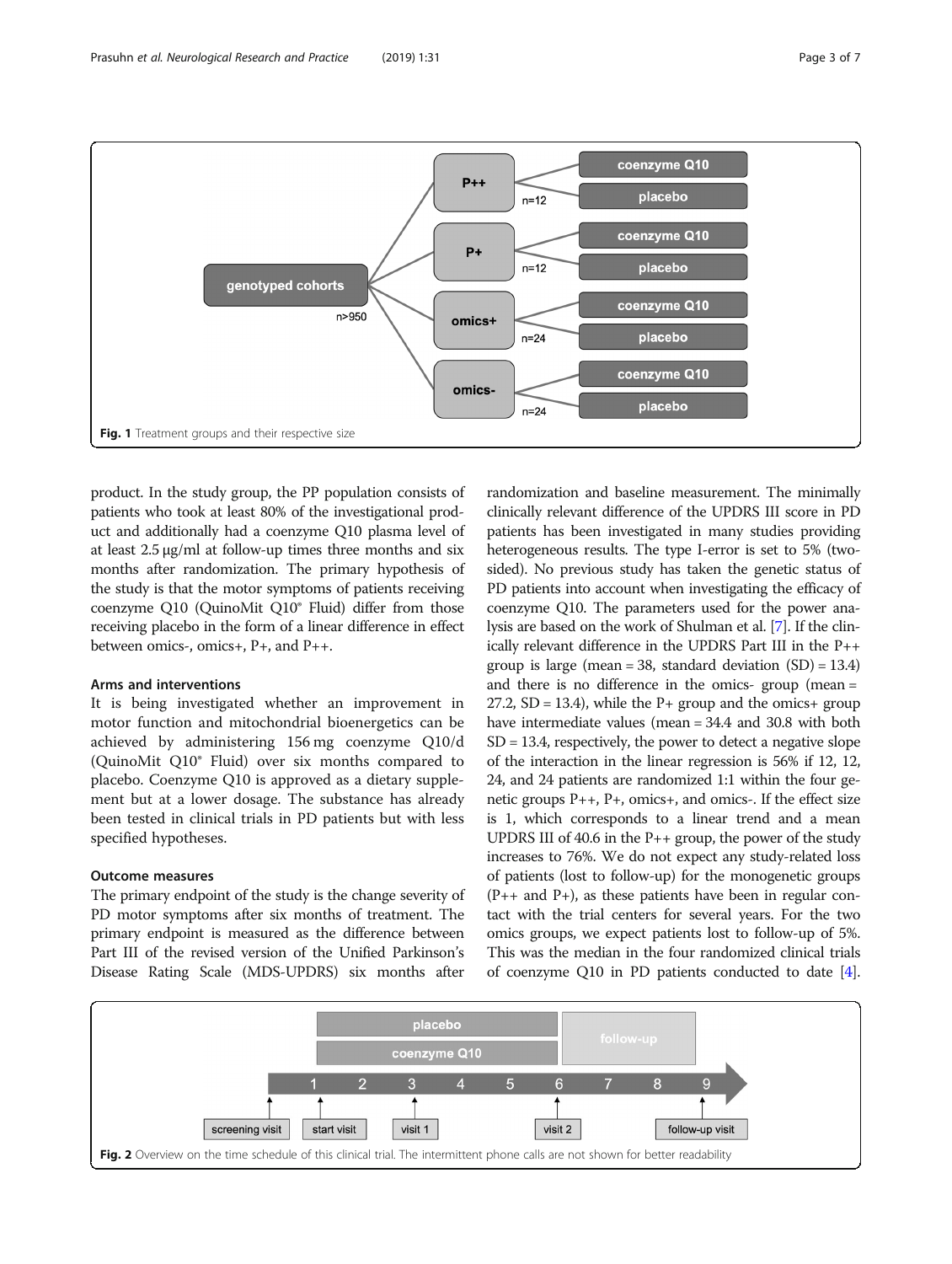The work of Goetz et al. [\[3\]](#page-5-0) compares the MDS-UPDRS with the original UPDRS and reports a high correlation between scales, especially for the motor part III  $(r = 0.96,$  $R2 = 0.92$ ). The case number determined for the UPDRS Part III is therefore adjusted by the factor 1/R2, resulting in a case number of approximately eighty-four patients, with approximately fourteen patients each in the two monogenic groups and approximately twenty-eight patients each in the two omics groups. Secondary clinical endpoints include quality of life (Parkinson's Disease Quality of Life Questionnaire [PDQ39]), depression (Beck's Depression Inventory II, BDI II), motor fluctuations and disease-related complications (MDS-UPDRS IV), daily activities (MDS-UPDRS II), fatigue (Fatigue Severity Scale [FSS]), sleepiness (Epworth's Sleepiness Scale [ESS] and Parkinson's Disease Sleep Scale 2 [PDSS2]), and cognitive function (Montreal Cognitive Assessment [MoCA]) (see Table 1). Secondary endpoints also include magnetic resonance imaging of brain energy metabolism (31P-magnetic resonance spectroscopy imaging [MRSI], see Fig. [3\)](#page-4-0), as well as changes in structural, and functional brain anatomy (MRI). The secondary efficacy endpoints are evaluated in an explorative manner analogous to the primary endpoint. All relevant safety endpoints are described descriptively with suitable statistical measures.

## Eligibility criteria

Inclusion criteria consist of confirmed PD diagnosis according to the UK Brain Bank criteria, successful genotyping and assignment to the treatment groups, stable antiparkinsonian medication (for at least four weeks before study enrollment), age of 18 years or above, and written informed consent. Exclusion criteria include: comorbidities affecting the capability of giving informed consent (e. g. severe dementia [MMSE of 24 points or below], psychosis, acute severe depression), atypical or secondary parkinsonism, unstable Parkinson medication, pregnancy and/or breastfeeding, desire to have children, unwillingness to use contraception (if study participant is not sterile/in menopause), supplementation of coenzyme Q10 up to three months prior to baseline visit, known intolerance to coenzyme Q10, medication with thyroid hormones, simultaneous intake of vitamin K antagonists (such as warfarin), simultaneous intake of beta blockers, epilepsy, structural brain damage, allergy to soy, simultaneous participation in another clinical trial, and known severe liver or kidney dysfunction.

## Genetic stratification

For analyses, the study population is divided into four genetic subgroups (P++, P+, omics+ and omics-). Patients in the P++ group carry biallelic mutations (homozygous or compound heterozygous) in the Parkin or PINK1 gene. Patients in the P+ group carry a single, i.e. heterozygous

Table 1 Overview on clinical assessments for each study visit

| time<br>(months) | visit                               | clinical assessments                                                                                                                                                                                                                           |  |  |
|------------------|-------------------------------------|------------------------------------------------------------------------------------------------------------------------------------------------------------------------------------------------------------------------------------------------|--|--|
| $-3-0$           | screening                           | <b>MDS-UPDRS III</b><br>Timed up and go test<br>10-m-walk test<br>vital signs<br>(safety) blood analyses<br>MDS-UPDRS I, II, and IV<br>PDQ39, BDI II, FSS, ESS, PDSS2,<br>MoCA<br>informed consent<br>check of inclusion/exclusion<br>criteria |  |  |
| 0                | start visit                         | <b>MDS-UPDRS III</b><br>Timed up and go test<br>10-m-walk test<br>vital signs<br>(safety) blood analyses<br>MDS-UPDRS I, II, and IV<br>PDQ39, BDI II, FSS, ESS, PDSS2,<br>MoCA<br>MRI/MRSI                                                     |  |  |
| 1                | phone call 1                        | interview on AEs/SAEs, inquiry<br>on self-ratings (diary cards)                                                                                                                                                                                |  |  |
| 2                | phone call 2                        | interview on AEs/SAEs, inquiry<br>on self-ratings (diary cards)                                                                                                                                                                                |  |  |
| 3                | visit 1                             | <b>MDS-UPDRS III</b><br>Timed up and go test<br>10-m-walk test<br>vital signs<br>(safety) blood analyses<br>MDS-UPDRS I, II, and IV<br>PDQ39, BDI II, FSS, ESS, PDSS2,<br>MoCA                                                                 |  |  |
| 4                | phone call 3                        | interview on AEs/SAEs, inquiry<br>on self-ratings (diary cards)                                                                                                                                                                                |  |  |
| 5                | phone call 4                        | interview on AEs/SAEs, inquiry<br>on self-ratings (diary cards)                                                                                                                                                                                |  |  |
| 6                | visit 2 (end of study<br>treatment) | <b>MDS-UPDRS III</b><br>Timed up and go test<br>10-m-walk test<br>vital signs<br>(safety) blood analyses<br>MDS-UPDRS I, II, and IV<br>PDQ39, BDI II, FSS, ESS,<br>PDSS2, MoCA<br>MRI/MRSI                                                     |  |  |
| 9                | follow-up visit                     | <b>MDS-UPDRS III</b><br>Timed up and go test<br>10-m-walk test<br>vital signs<br>(safety) blood analyses<br>MDS-UPDRS I, II, and IV<br>PDQ39, BDI II, FSS, ESS,<br>PDSS2, MoCA<br>MRI/MRSI                                                     |  |  |

AE adverse event, BDI II Becks Depression Inventory II, ESS Epworth's Sleepiness Scale, FSS Fatigue Severity Scale, MDS-UPDRS Movement Disorders Society Unified Parkinson's Disease Rating Scale, MoCA Montreal Cognitive Assessment, MRI Magnetic Resonance Imaging, MRSI Magnetic Resonance Spectroscopy Imaging, PDQ39 Parkinson's Disease Quality of Life Questionnaire (39 items), PDSS2 Parkinson's Disease Sleep Scale 2, SAE serious adverse events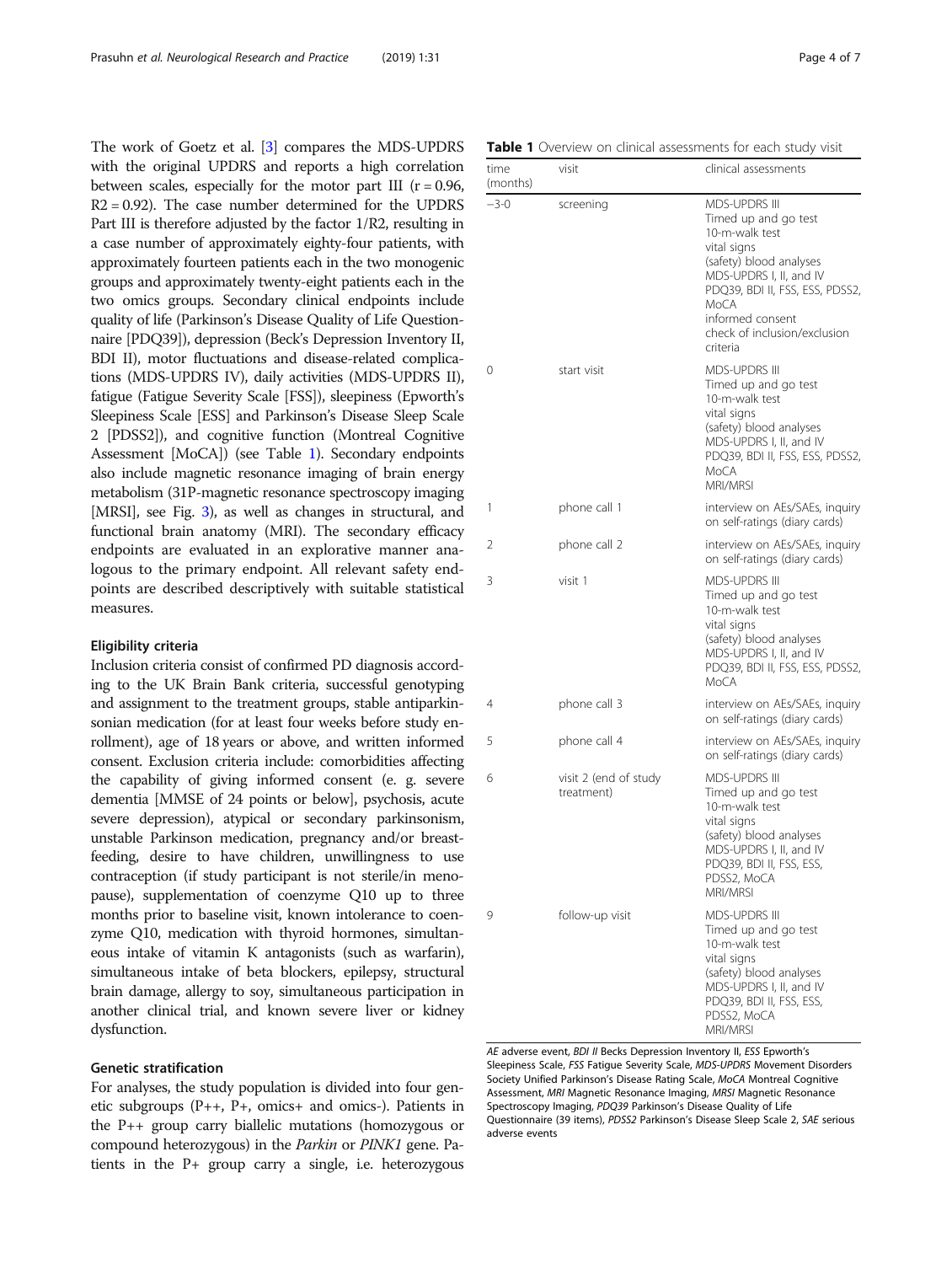<span id="page-4-0"></span>

mutation in the Parkin or PINK1 gene. The classification of the patients into the two omics groups is done via a simple sum score and is calculated as follows (see Table 2):

 $\sum_{i=1}^{9}$ number of effect alleles SNP<sub>i</sub> .

ln (odds ratio effect allel  $SNP_i$ ) + 1,7181

Table 2 SNPs taken a genome-wide association study on PD used for stratification of patients (omics+/− groups)

| asca for structured for patients (orines it aroups) |                    |               |      |            |  |
|-----------------------------------------------------|--------------------|---------------|------|------------|--|
| <b>SNP</b>                                          | Locus              | Effect allele | MAF  | Odds Ratio |  |
| rs329648                                            | MIR4697            | Т             | 0.46 | 1,15       |  |
| rs34311866                                          | TMEM175-GAK-DGKO   | G             | 0.14 | 1,40       |  |
| rs11868035                                          | SREBF1-RAI1        | Α             | 0.49 | 0,97       |  |
| rs14235                                             | <b>BCKDK-STX1B</b> | Α             | 0.36 | 1,19       |  |
| rs11060180                                          | CCDC62             | G             | 0.25 | 0,90       |  |
| rs71628662                                          | GBA-SYT11          | Т             | 0.01 | 0,40       |  |
| rs199347                                            | <b>GPNMB</b>       | C             | 0.48 | 0.97       |  |
| rs12637471                                          | MCCC1              | Α             | 0.34 | 0,67       |  |

SNPs were taken from the study of Nalls et al. [\[6](#page-6-0)]. Only SNPs were taken into account with an in silico annotation to mitochondrial homeostasis. SNP: single nucleotide polymorphism. MAF: mean allele frequency

The number of effect alleles (coding  $0 =$  no effect allele,  $1 =$  one effect allele and  $2 =$  two effect alleles) and the weighting of the respective SNP with the effect size of the effect allele, measured with the ln of the odds ratio, are incorporated into this score from each risk SNP. If the calculated risk score for a patient exceeds a threshold value of + 0.30, this patient is assigned to the omics+ group. If a patient has a risk score of less than − 0.30, an assignment to omics- is made. Patients with a risk score between − 0.30 and + 0.30 do not belong to one of the two "extreme" omics groups. These patients are not included in the study if they are not heterozygous, homozygous or compound heterozygous for mutations in the *Parkin* or *PINK1* gene. In patients who are assigned to one of the two omics groups, mutations in the PINK1 or Parkin gene will be excluded. The thresholds as mentioned above were determined to represent the 20 and 80% quantiles in our cohorts in which the score has been established. A number of the study participants' samples will be genotyped twice in order to ensure the reproducibility of genotyping. In this way, the agreement can be determined SNP-specifically and overall. The intra-class correlation coefficient is used as a measure of agreement. It is suspected that the four groups differ in the degree of mitochondrial dysfunction, with increasing dysfunction from omics- via omics+ and P+ to P++.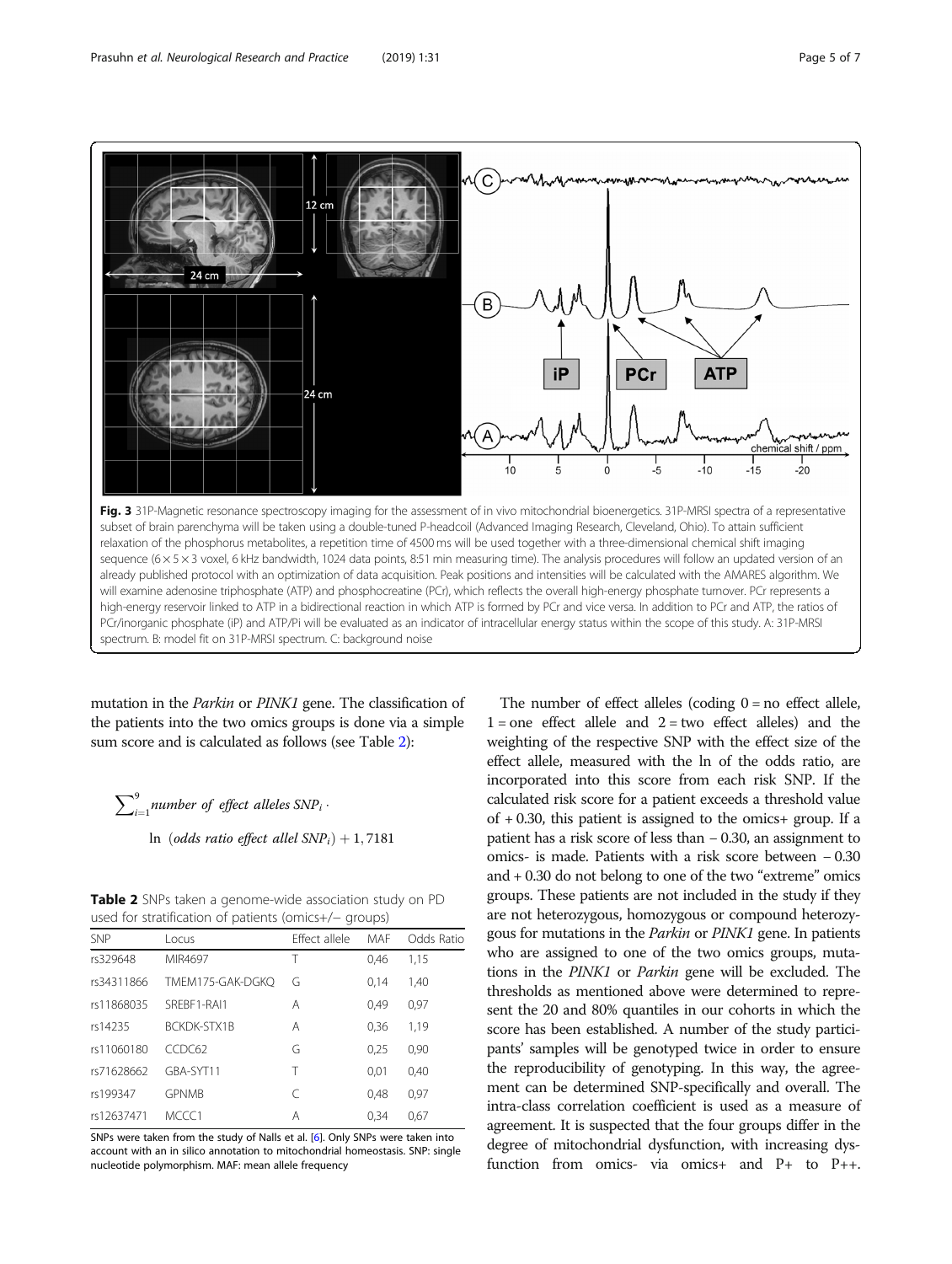<span id="page-5-0"></span>Accordingly, it is assumed that the efficacy of coenzyme Q10 treatment increases from omics- to P++. The aim is therefore to investigate the efficacy of Q10 as a function of genetic background. For each genetic subgroup, all secondary endpoints are analyzed exploratively.

## **Contacts**

Department of Neurology, University Medical Center Schleswig-Holstein, Ratzeburger Allee 160, 23538 Lübeck, Germany.

Department of Neurology, University Medical Center Schleswig-Holstein, Arnold-Heller-Straße 3, 24105 Kiel, Germany.

Department of Neurodegeneration, Hertie-Institute of Clinical Brain Research, Tübingen, Hoppe-Seyler-Straße 3, 72076 Tübingen, Germany.

## Perspective

This study is an essential step to elucidate at least one therapeutically relevant disease mechanism for a subset of PD patients. Also, it is one of the first approaches to successfully base treatment decisions on the genetic status of PD patients and translate progress in molecular genetics into personalized patient care. If this proof-ofprinciple study is successful, future questions will address whether a potential benefit is sustained and whether the improvement is a mere symptomatic effect associated with improved energy metabolism or due to neuroprotective actions. It would also be of great interest to see whether the proposed omics-score helps to stratify PD patients or whether further improvements are needed to identify mitochondrial subgroups of PD patients (e.g., by selection/combination of other SNPs or functional assays) to impact more significantly on PD patient care. Due to its noninvasive nature, MRSI can be applied repeatedly, pre- and post-intervention in a proof-of-concept clinical trial. 31P-MRSI measures will most likely be the most sensitive marker to objectify alterations of mitochondrial bioenergetics in vivo. The combination of personalized treatment choices and concomitant neuroimaging markers may provide a substantial opportunity to personalize treatment choices for PD.

#### Abbreviations

AE: Adverse event; ATP: Adenosine triphosphate; BDI II: Becks Depression Inventory II; DRKS: German Registry for Clinical Trials; ESS: Epworth's Sleepiness Scale; FA: Full analysis; FSS: Fatigue severity scale; iP: Inorganic phosphate; ITT: Intention to treat; MAF: Mean allele frequency; MDS-UPDRS: Movement Disorders Society Unified Parkinson's Disease Rating Scale; MoCA: Montreal cognitive assessment; MRI: Magnetic resonance imaging; MRSI: Magnetic resonance spectroscopy imaging; omics-: Treatment group with the lowest polygenic score; omics+: Treatment group with the highest polygenic score; P +: Heterozygous Parkin/PINK1 mutation carriers; P++: Homozygous/compound heterozygous Parkin/PINK1 mutation carriers; PCr: Phosphocreatinine; PD: Parkinson's disease; PDQ39: Parkinson's Disease Quality of Life Questionnaire (39 Items); PDSS2: Parkinson's Disease Sleep Scale 2; PP: Per Protocol population; SAE: Serious adverse event; SD: Standard deviation; SNP: Single nucleotid polymorphism

#### Acknowledgements

None.

#### Authors' contributions

JP wrote and proofread the manuscript and was involved in the trial design. NB wrote and proofread the clinical trial application, critically reviewed and revised the manuscript and was involved in the trial design. DB was involved in clinical trial design, writing of the clinical trial application, design of the genetic approach, identification of patients and critically reviewed and revised the manuscript, and obtained funding. TG was involved in clinical trial design, writing of the clinical trial application, design of the genetic approach, identification of patients and critically reviewed and revised the manuscript, and obtained funding. KB was involved in the identification of patients and critically reviewed and revised the manuscript. DO was involved in the trial design, esp. planning of Good Clinical Practice conform study conduct, writing of the study protocol and regulatory affairs. IK was involved in clinical trial design, writing of the clinical trial application, design of the genetic approach, identification of patients and critically reviewed and revised the manuscript, and obtained funding. CK was involved in clinical trial design, writing of the clinical trial application, design of the genetic approach, identification of patients and critically reviewed and revised the manuscript, and obtained funding. MK wrote and proofread the clinical trial application, obtained funding, critically reviewed and revised the manuscript and was involved in the trial design, and obtained funding. All authors read and approved the final manuscript.

#### Funding

This work was supported by the BMBF (Federal Ministry of Education and Research Germany, 031A430B).

#### Availability of data and materials

Data sharing is not applicable to this article as no datasets were generated or analyzed for this manuscript.

#### Ethics approval and consent to participate

Ethics approval by the ethics committee of the University of Luebeck has been granted (AZ 18–294).

#### Consent for publication

Not applicable.

#### Competing interests

The authors declare that they have no competing interests.

#### Author details

<sup>1</sup>Institute of Neurogenetics, University of Luebeck, Maria-Goeppert-Str. 1, 23562 Luebeck, Germany. <sup>2</sup>Department of Neurology, University Medical Center Schleswig-Holstein, Luebeck, Germany. <sup>3</sup>Department of Psychiatry, University Medical Center Schleswig-Holstein, Luebeck, Germany. <sup>4</sup>Center for Clinical Trials, University of Luebeck, Luebeck, Germany. <sup>5</sup>Institute of Medical Biometry and Statistics, University of Luebeck, Luebeck, Germany. 6 Department of Neurology, Christians-Albrechts-University, Kiel, Germany. <sup>7</sup>Department of Neurodegeneration, Hertie-Institute of Clinical Brain Research, Tübingen, Germany. <sup>8</sup>German Center for Neurodegenerative Diseases (DZNE), Tübingen, Germany. <sup>9</sup>School of Mathematics, Statistics and Computer Science, University of KwaZulu Natal, Pietermaritzburg, South Africa. <sup>10</sup>StatSol, Lübeck, Germany.

#### Received: 26 June 2019 Accepted: 4 July 2019 Published online: 23 August 2019

#### References

- 1. Dexter, D. T., & Jenner, P. (2013). Parkinson disease: From pathology to molecular disease mechanisms. Free Radical Biology and Medicine, 62, 132– 144 <https://doi.org/10.1016/j.freeradbiomed.2013.01.018>.
- 2. Flint Beal, M., Oakes, D., Shoulson, I., Henchcliffe, C., Galpern, W. R., Haas, R., & Nickels, B. (2014). A randomized clinical trial of high-dosage coenzyme Q10 in early parkinson disease no evidence of benefit. JAMA Neurology. <https://doi.org/10.1001/jamaneurol.2014.131>.
- 3. Goetz, C. G., Tilley, B. C., Shaftman, S. R., Stebbins, G. T., Fahn, S., Martinez-Martin, P., Zweig, R. M. (2008). Movement Disorder Society-sponsored